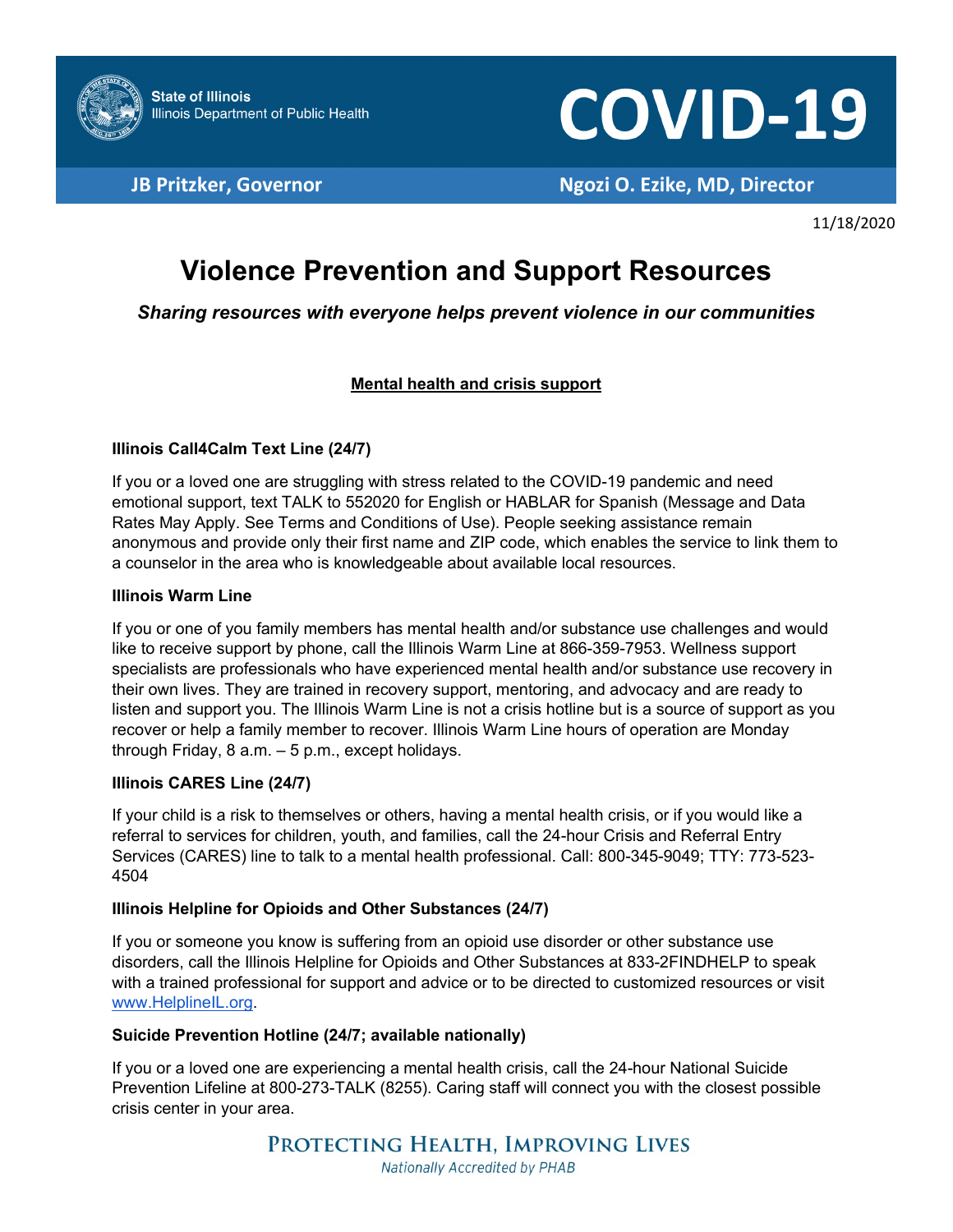#### **Crisis Text Line (24/7; available nationally)**

The Crisis Text Line serves anyone, in any type of crisis, 24 hours a day. Text HELLO to: 741741. Trained crisis counselors will respond and help you or visit their website at [https://www.crisistextline.org.](https://www.crisistextline.org/)

#### **We Know the Feeling (Problem Gambling)**

If you or someone you know is suffering from gambling disorder, call 800-GAMBLER, text ILGAMB TO 53342, or visit weknowthefeeling.org to be connected to resources and to treatment programs.

#### **National Helpline | SAMHSA - Substance Abuse and Mental Health Services Administration**

Free and confidential treatment referral and information service available 24 hours a day, 7 days a week. 800- 622-4357 (HELP)

#### **National Runaway Safeline**

This 24 hour, 7 days a week national Safeline is for youth at risk of running away or already have and are looking for help. 800-Runaway (800-786-2929) or text 66008

#### **Veteran's Crisis Line**

Call to reach caring, qualified responders within the U.S. Department of Veterans Affairs; many of them are veterans themselves. This free support is confidential, available 24/7, and serves all veterans, service members, National Guard and Reserve, and their families and friends. Call 800- 273-8255 or text 838255, support for deaf and hard of hearing: 800-799-4889. Online chat is available at https://www.veteranscrisisline.net/.

#### **Violence prevention and intervention support**

#### **Illinois Domestic Violence Hotline**

877-TO END DV or 877-863-6338 (Voice), 877-863-6339 (TTY)

For the Illinois Department of Human Services Service Provider Partner Abuse Intervention Program (PAIP), [visit here.](http://www.dhs.state.il.us/page.aspx?item=30276)

#### **National Domestic Violence Hotline**

800-799-SAFE (7233), 800-787-3224 (TDD), 800-787-3224 (TTY),Chat for deaf or hard of hearing individuals 855-812-1001, video for deaf callers (nationaldeafhotline@adwas.org), Español available plus another 200+ languages not specified.

**Find your local Illinois Rape Crisis Center at** [https://icasa.org/crisis-centers.](https://icasa.org/crisis-centers)

#### **National Sexual Assault Hotline**

800-656-HOPE (4673), [English chat,](https://hotline.rainn.org/online?_ga=2.130470284.2094210256.1589575076-1952594544.1589575076) [Español chat](https://hotline.rainn.org/es)